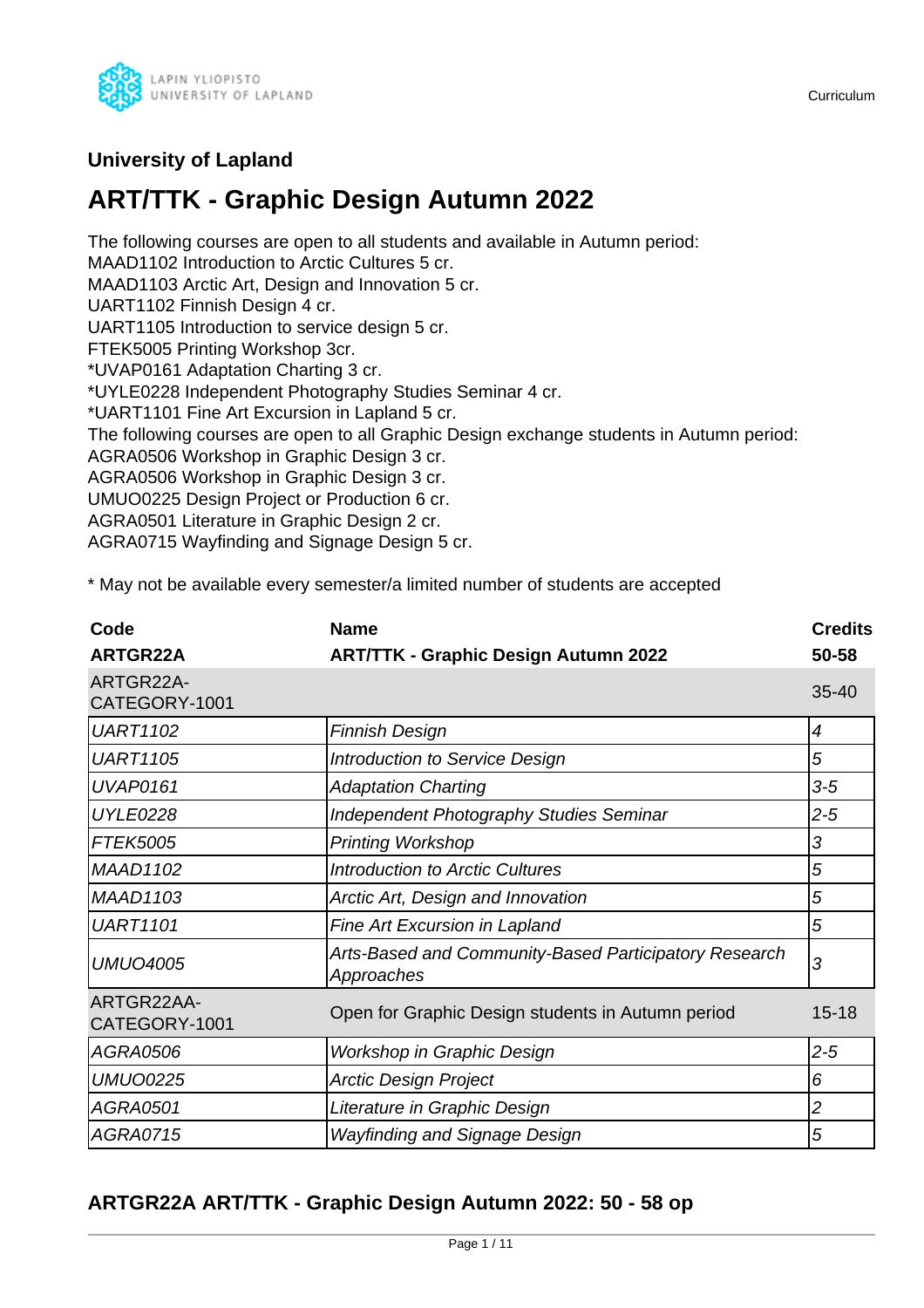

# **ARTGR22A-CATEGORY-1001 : 35 - 40 op**

### **UART1102 Finnish Design: 4 op**

### **Objectives**

At the end of this course student

- has basic knowledge on Finnish design
- can recognize different fields of design culture in Finland
- can apply the understanding of Finnish design in assignments

### **Contents**

The design culture in Finland is presented and discussed by using Finnish industrial, graphic, audiovisual, fashion and textile designers and their works as examples. Lectures are given from different fields of design. The emphasis is to introduce the key elements of Finnish design. Students will make assignments in groups, where they will apply their knowledge on Finnish design.

### **Accomplishment methods**

Presence during the lectures (80%) and the finished assignment with a presentation.

### **Study methods**

Lectures about different fields of Finnish design by using examples. Group assignment, where students are asked to apply their knowledge on Finnish design. Lectures and guided exercises 28 hours, 80 hours independent work.

### **Further information**

Max 30 students.

**Evaluation scale** H-5

### **Assessment criteria 0-2**

(0) The performance is very incomplete or incorrect, or contains significant misunderstandings. (1-2) Performance is narrow, superficial, or poorly matched to assignment. The performance is limited to listing things in isolation, or dealing with things unilaterally. Execution may contain errors or ambiguities.

### **3-4**

Performance corresponds to assignment, demonstrates understanding and the ability to analyze and justify. The whole picture has been formed, but there may be shortcomings.

### **5**

The performance outlines a broad entity and the knowledge can be applied multidimensionally or placed in different contexts. Performance demonstrates independent grip and insight. Performance is an intact entity that includes justified self-thinking or critical reflection. The tasks are well written and/or implemented.

# **UART1105 Introduction to Service Design: 5 op**

### **Objectives**

At the end of this course student - understands the key concepts, methods, process and background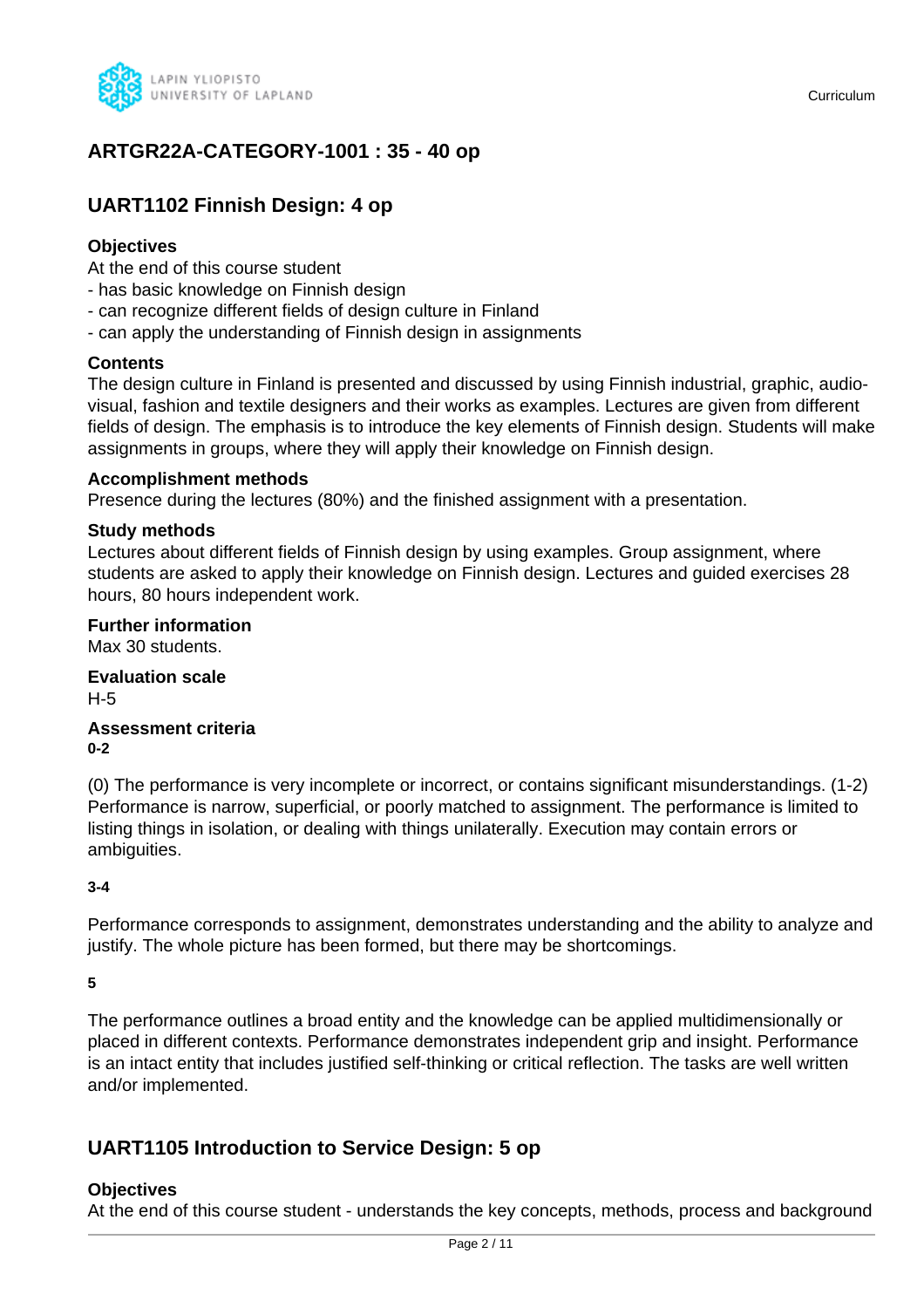

of service design - understands service design as a design activity and its link to one's own field of study - has got basics for further method studies and projects on service design

### **Contents**

The goal of the course is to give the participant an overview about service design, its key concepts, methods and process. The course will contain both theory and one practical case assignment, or smaller-scale service design tasks

### **Accomplishment methods**

Presence during the lectures (80%), finished assignment and a final report.

#### **Study methods**

Lectures, exercises, design assignment and a final report for a case organization

#### **Learning material**

More literature information and extra material Stickdorn, M. and Schneider, J. (Eds). 2010. "This is Service Design Thinking. Basics - Tools - Cases." BIS Publishers. NL.

**Evaluation scale** H-5

**Assessment criteria 0-2**

5-1 / failed

### **UVAP0161 Adaptation Charting: 3 - 5 op**

### **Objectives**

Learning outcomes

-the application of theory and practice to the exploration of adaptation and change, culture and environment through artistic practice during the student's exchange period.

-to achieve a clearer understanding, through art, of the relationship between culture(s) and environment.

#### **Contents**

Theories of adaptation and the exploration of visualization of space and culture via artistic exploration.

#### **Accomplishment methods**

None other than to be an exchange student in the faculty of art and design.

### **Study methods**

Seminar, field work and critique.

### **Further information**

Additional reading and other To $a\overline{b}\overline{c}$  assigned in class. $a\in$ 

Evaluationâ€ Pass/failâ€

Timing Autumn and spring $a \in$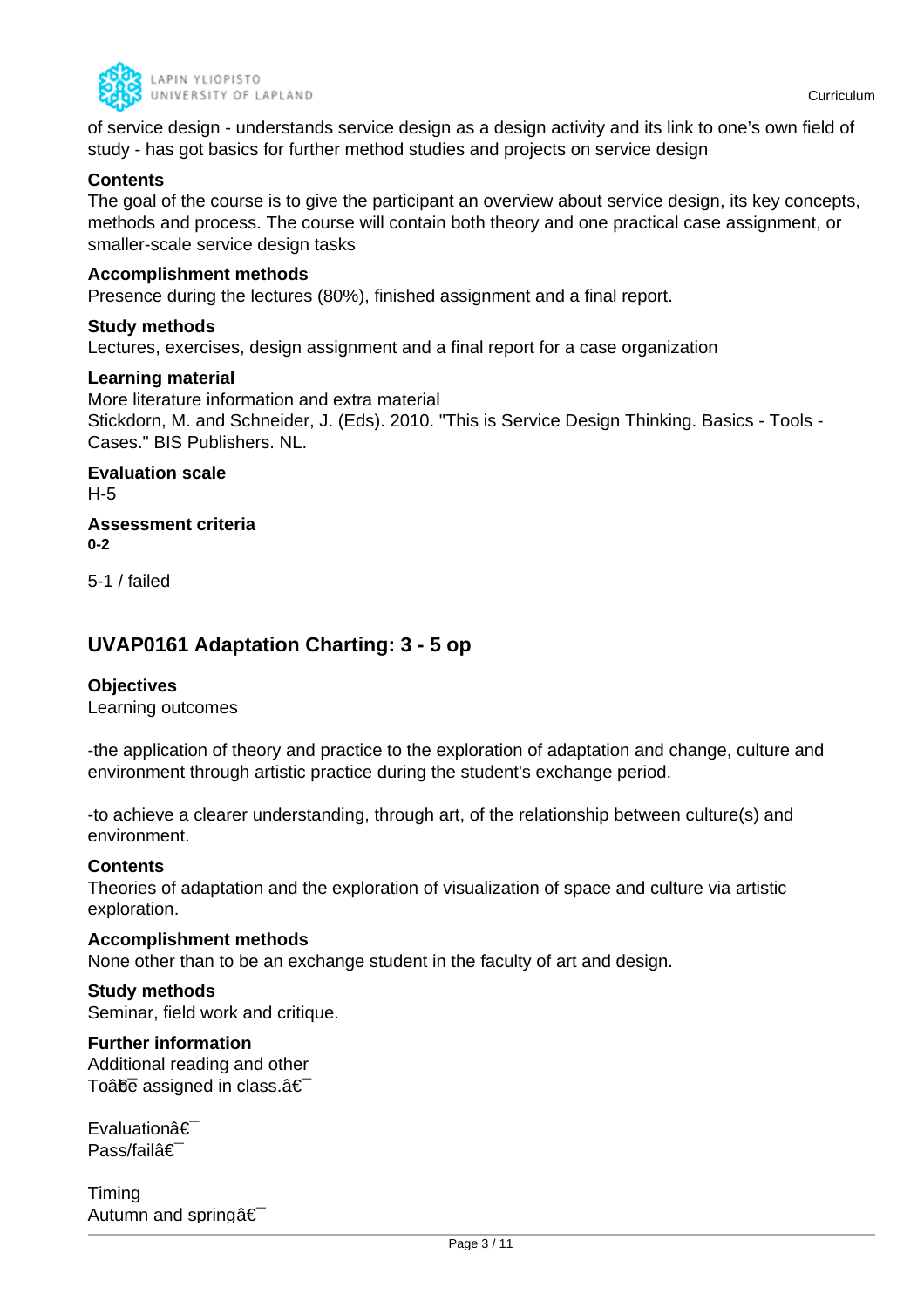

Target groupâ€ Foreign exchange students to the faculty of art and design (BA, MA) $\hat{a} \in \hat{a}$ 

Tutorâ€⊤ Michael Jacobsâ€

Language of instruction a€ English

**Evaluation scale** Approved/Rejected

# **UYLE0228 Independent Photography Studies Seminar: 2 - 5 op**

### **Objectives**

Learning outcomes†â€ †â€ †â€

-the application of theory and practice to the exploration of adaptation and change, culture and environment through artistic practice during the student's exchange period. $A \in \mathbb{R}$ -to achieve a clearer understanding, through art, of the relationship between culture(s) and environment.â€

### **Contents**

Theories of adaptation and the exploration of visualization of space and culture via artistic exploration.a<sup>€-</sup>a€

### **Accomplishment methods**

None other than to be an exchange student in the faculty of art and design.

### **Study methods**

Seminar, field work and critique. $\hat{a} \in \hat{a}$ 

### **Further information**

Additional reading and other materials $\hat{\mathbf{a}} \in \mathbb{R}$ To $\hat{a}$ <del>fie</del> assigned in class. $\hat{a} \in \hat{a}$ 

Timingâ€ Autumn and springa €

Target group  $\hat{\epsilon}$ Foreign exchange students to the faculty of art and design (BA, MA) $\hat{\mathbf{a}} \in \mathbb{R}$ 

Tutorâ€<sup>-</sup> Michael Jacobsâ€

Language of instructionâ€ Englishâ€

**Evaluation scale** Approved/Rejected

# **FTEK5005 Printing Workshop: 3 op**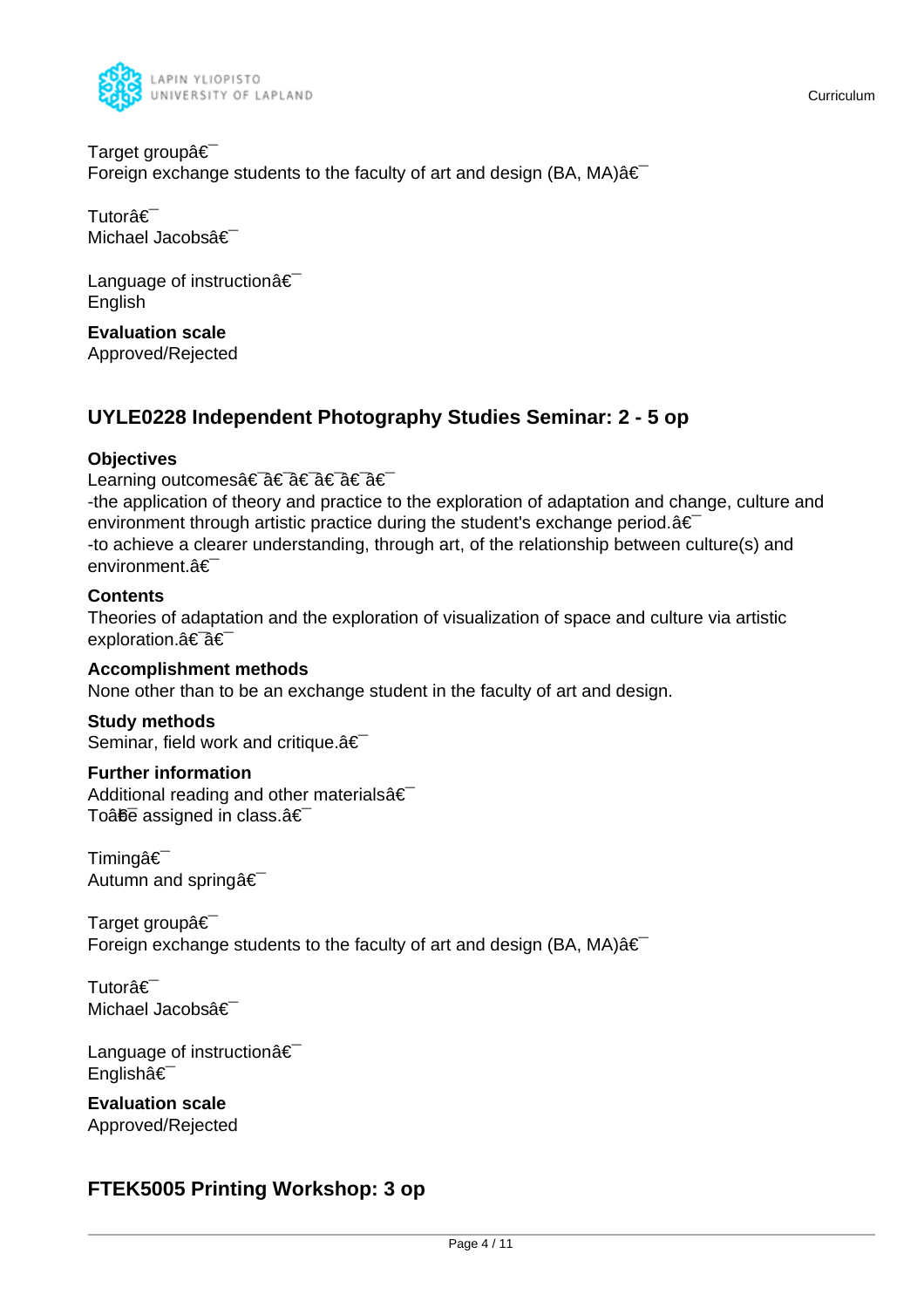

# **Objectives**

At the end of the course student is able to- understand the basics of printed textile design and direct printing methods and basic printing techniques- make experiments and produce printed fabrics based on student's ideas and design

### **Contents**

Basic textile printing methods and techniques. Experimenting and printing fabrics with pigment dyes.

### **Accomplishment methods**

Active participation to lectures and guided exercises, successful completion of task.

### **Study methods**

36 hours lectures and guided exercises; 45 hours independent work

### **Further information**

Additional information Integration: AGRA0506 Workshop in Graphic Design

### **Learning material**

More literature information and extra material Wells, K.: Fabric dyeing & printing, 1997Handouts. Wisbrun, L. 2012.: Mastering the art of Fabric printing and Design.

# **Evaluation scale**

H-5

### **Assessment criteria 0-2**

5-1 / failed

# **MAAD1102 Introduction to Arctic Cultures: 5 op**

### **Objectives**

At the end of the course student is able to

- have basic understanding of the histories and experiences of the peoples of the Circumpolar North, and the development of northern cultures

- discuss and distinguish traditions and features of northern cultures and art

- describe cultural and artistic similarities and differences of northern peoples and cultures

### **Contents**

The aim of this introductory course is to give knowledge of Arctic Cultures and how arctic landscapes and people have been presented in visual arts.

### **Accomplishment methods**

Lectures and seminars 28 hours, independent work, a learning diary and a seminar on literature.

### **Further information**

Timing Autumn of first year Target group The student of Master's programme in Arctic Art & Design, exchange students (BA, MA) **Tutors** Maria Huhmarniemi and teaching and research staff of Arctic Centre and Faculty of Art and Design

### **Evaluation scale**

H-5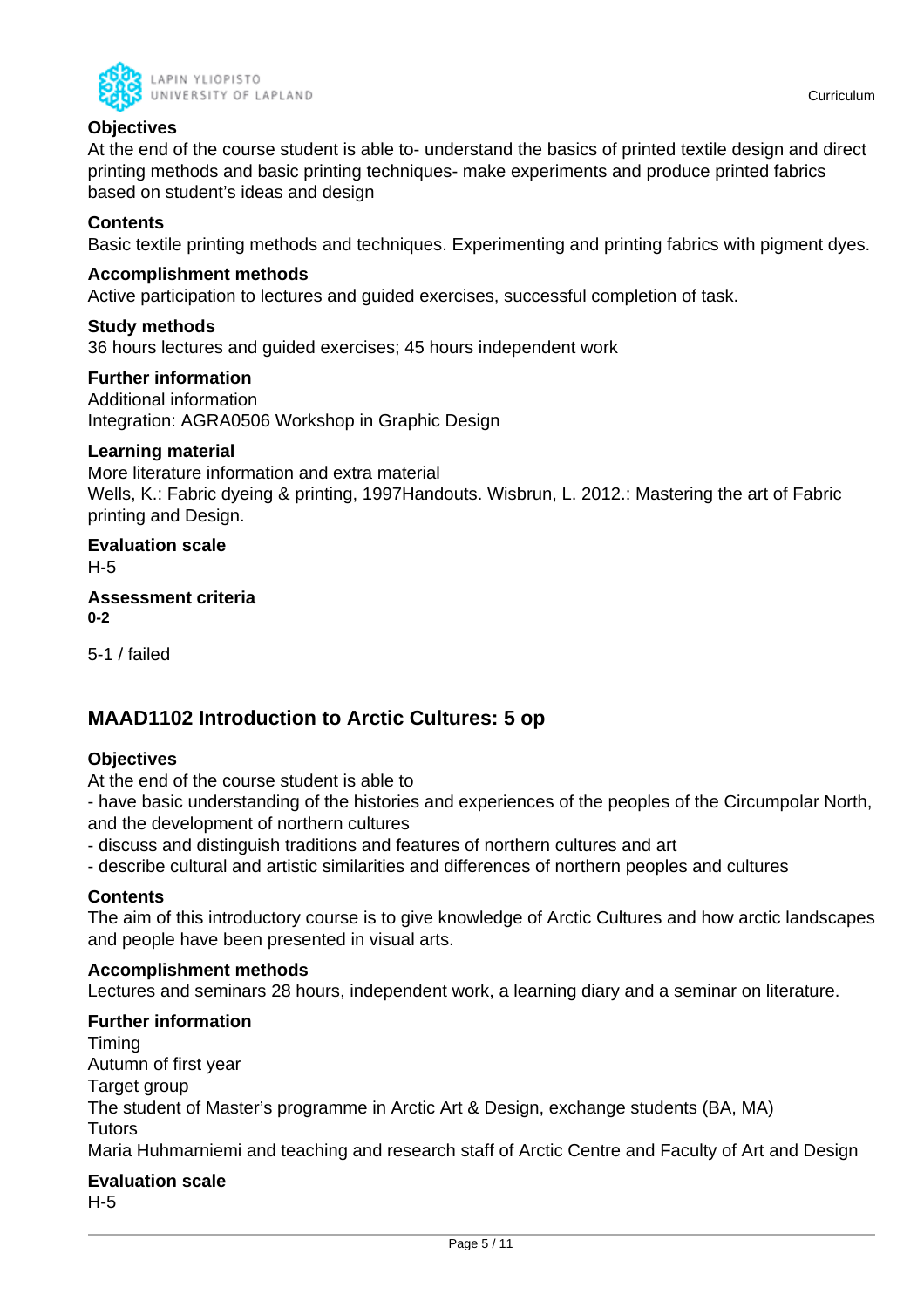

Curriculum

### **Assessment criteria 0-2**

Participation in the course is very low. Performance is narrow, superficial, or poorly matched to assignment. The performance is limited to listing things in isolation, or dealing with things unilaterally. Execution may contain errors or ambiguities.

### **3-4**

Participation in the course is regular. Performance corresponds to assignment, demonstrates understanding and the ability to analyze and justify. Basic understanding of Arctic Cultures has been formed, but there may be shortcomings.

**5**

Participation in the course is active. The performance outlines a broad entity and the knowledge of Arctic Cultures can be applied multidimensionally or placed in different contexts. Performance demonstrates independent grip and insight. Performance is an intact entity that includes justified self-thinking or critical reflection. The learning diary is well written or implemented.

# **MAAD1103 Arctic Art, Design and Innovation: 5 op**

### **Objectives**

Students will be able to identify the main concepts and process related to thematic discussion and development processes in the arctic region. Students will learn how to use research and development strategies as well as methods and approaches based on art and creativity needed to solve extreme problems.

### **Contents**

The course will introduce the thematic discussions related to the research, development and innovation work related to arctic art and design. The course will introduce central concepts in the core of arctic art, design and innovation: design for social innovation, design thinking, wicked problems and applied visual art. The course will also introduce research processes and case studies on development work in the north. Arctic Art, Design and Innovation work can be applied into marginal contexts and help in generating radical innovation for both social and business contexts.

### **Study methods**

The course will be carried out through lectures and workshops 32 hours, and a seminar work, independent work.

### **Further information**

Timing Autumn of first year Target group MA and Doctoral students Tutor Satu Miettinen and Glen Coutts

### **Learning material**

Brown, T. (2008). Design Thinking. Harvard Business Review, June 2008, 84-92. Darso, L (2004) Artful Creation: learning-Tales of Arts-in-Business.

Jokela, T., Goutts, G. Huhmarniemi, M. and Härkönen, E. (Eds): COOL – Applied Visual Arts in the North.

Kolko,J.: Wicked Problems: Problems Worth Solving. https://www.wickedproblems.com/read.php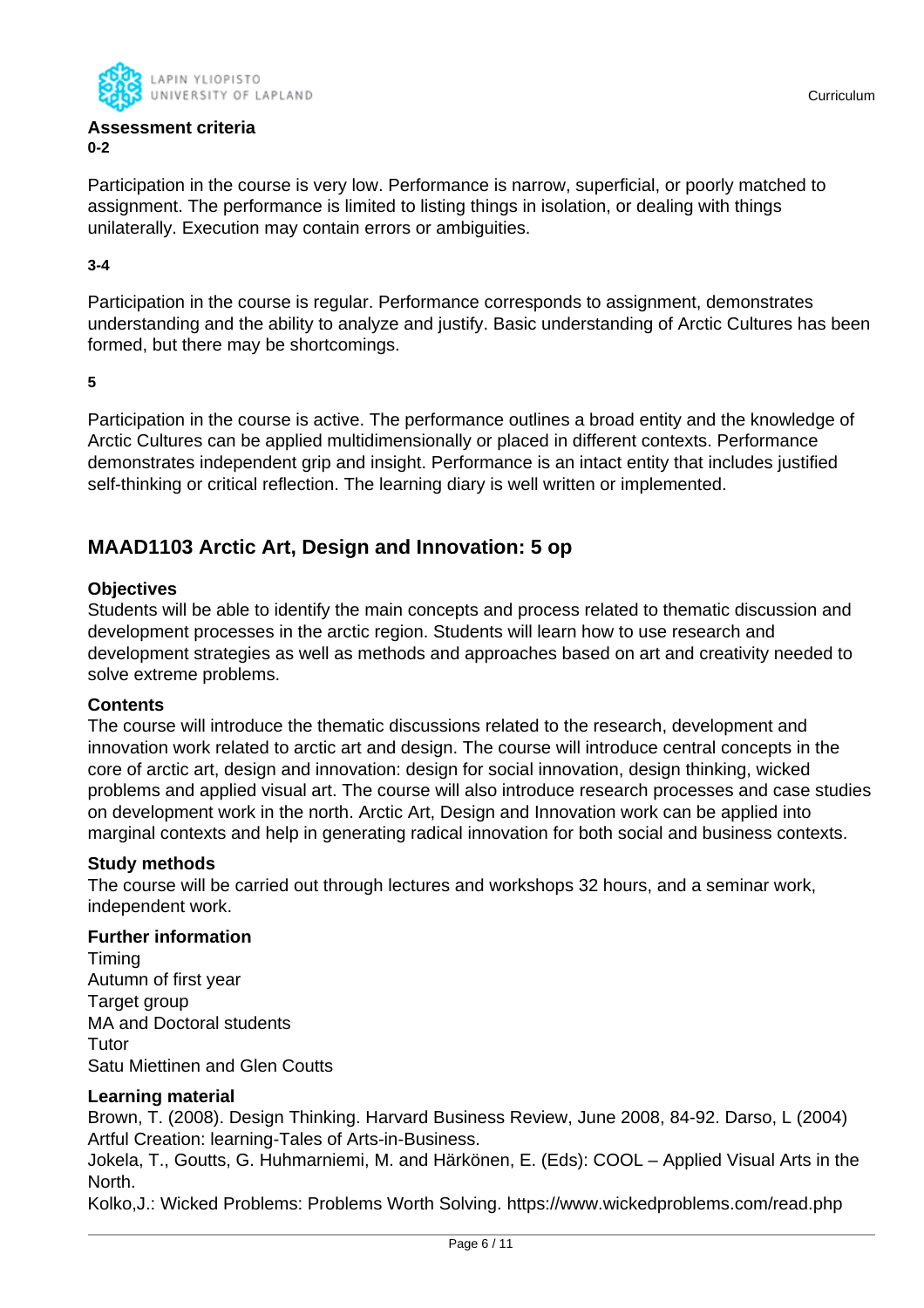

Manzini, E.: Making Things Happen: Social Innovation and Design. Design Issues. Winter 2014, Vol. 30, No. 1 Tahkokallio, P.( Ed.): Arctic Design - Opening the Discussion. 2012 Jokela & Coutts: Relate North series 2014 – 2020

### **Evaluation scale**

H-5

#### **Assessment criteria 0-2**

Participation in the course is very low. Performance is narrow, superficial, or poorly matched to assignment. The performance is limited to listing things in isolation, or dealing with things unilaterally. Execution may contain errors or ambiguities.

### **3-4**

Participation in the course is regular. Performance corresponds to assignment, demonstrates understanding and the ability to analyze and justify. The main concepts and approaches of arctic art, design and innovation have been formed, but there may be shortcomings

**5**

Participation in the course is active. The performance outlines a broad entity and the knowledge of arctic art, design and innovation can be applied multidimensionally or placed in different contexts. Performance demonstrates independent grip and insight. Performance is an intact entity that includes justified self-thinking or critical reflection. The course tasks are well implemented.

# **UART1101 Fine Art Excursion in Lapland: 5 op**

### **Objectives**

At the end of this course student is able to- have an orientation to culture, landscape and environment in the Lappish north through photography, painting and regional cultural history

### **Contents**

Introduction to photography, painting and culture of the Lappish landscape. The North presented via art of photography and painting, a cultural overview of the North in art and history.

### **Accomplishment methods**

Participation and critique, diary based on experiences in the course, 6-8 pages.

### **Study methods**

Lectures, practice, critique.

### **Further information**

Additional information

Min. 6 students, max. 10 students. Students are required to pay for the travel, accommodation and subsistence costs (app. 150-200 eur) themselves.There will be lectures about basic photographic theory and practice. For painting only requirements are to bring the proper materials along. All students willing to attend need to REGISTER to michael.jacobs@ulapland.fi as soon as possible.

### **Prerequisites**

A basic knowledge of photography.

**Evaluation scale** Approved/Rejected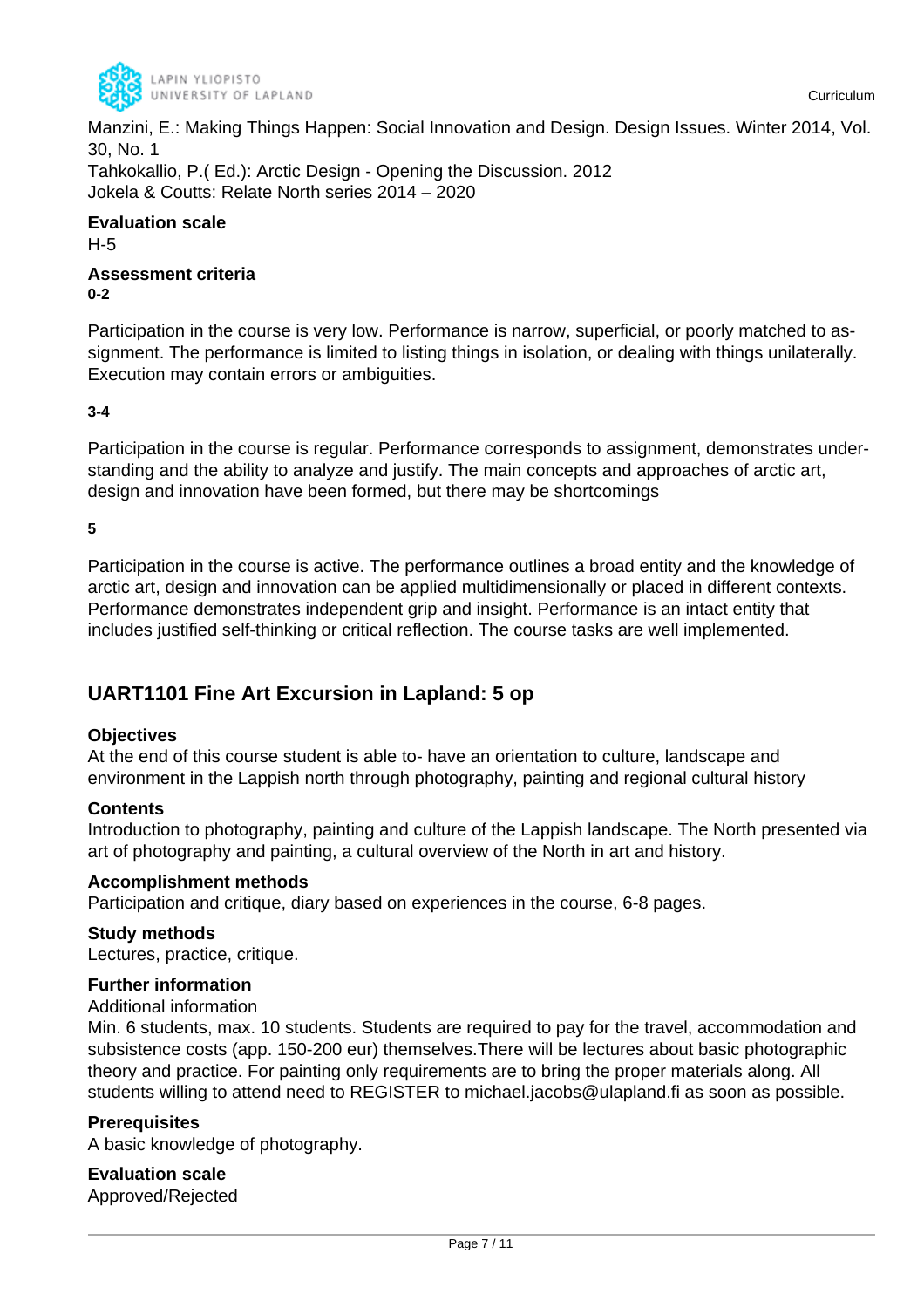

# **UMUO4005 Arts-Based and Community-Based Participatory Research Approaches: 3 op**

### **Objectives**

Student will be able to use and combine arts-based and community-based methods and practice as research in the arts to his/her thesis and understands a specific nature of such methods in the field of academic research.

### **Contents**

Introduction to a variety of arts-based and community-based research approaches of art education, applied visual arts and design.

### **Accomplishment methods**

Active participation to the lectures, successful completion of assignments

### **Study methods**

Lectures 24 hours, exercises and independent work 46 hours.

### **Further information**

Timing Autumn of first year Master's studies

Tutor Maria Huhmarniemi, Satu Miettinen and Timo Jokela

### **Learning material**

Leavy, Patricia: Research Design, 2017 Leavy, Patricia: Method Meets Art. Arts-Based Research Practice, 2009 Barone, Tom & Eisner, Elliot (2012) Arts based research Cahnmann-Taylor, Melisa & Siegesmund, Richard (eds.): Arts-based research in education: Foundations for practice. 2008. Shared articles

#### **Evaluation scale** H-5

# **Assessment criteria**

**0-2**

Participation in the course is very low. Performance is narrow, superficial, or poorly matched to assignment. The performance is limited to listing things of arts-based and community-based research strategies and methods in isolation, or dealing with things unilaterally. Execution may contain errors or ambiguities.

### **3-4**

Participation in the course is regular. Performance corresponds to assignment, demonstrates understanding and the ability to analyze and justify. The whole picture of arts-based and community-based research strategies has been formed, but there may be shortcomings.

**5**

Participation in the course is active. The performance outlines a broad entity and the knowledge of arts-based and community-based research strategies and methods can be applied multidimensionally or placed in different contexts. Performance demonstrates independent grip and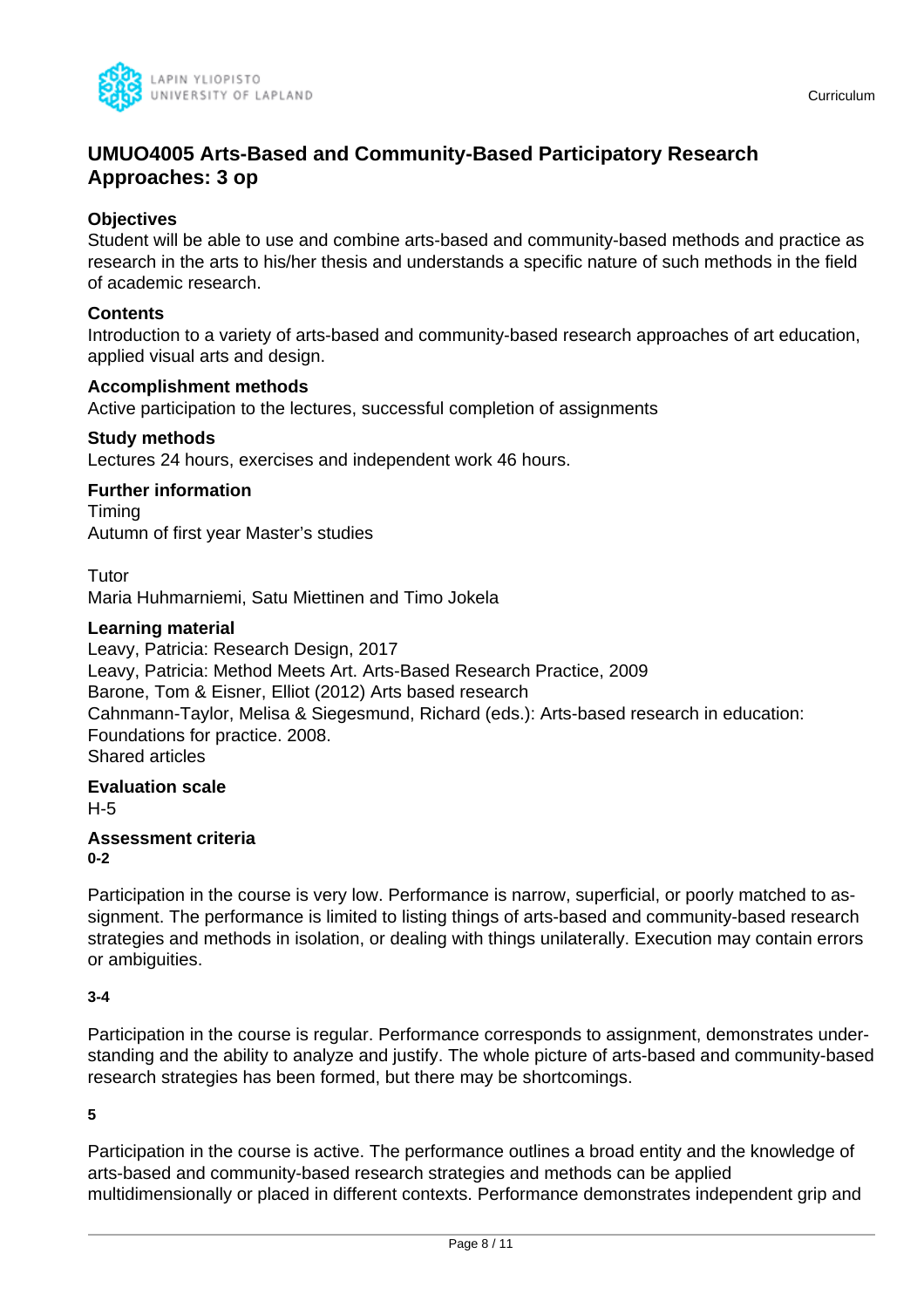

insight. Performance is an intact entity that includes justified self-thinking or critical reflection. The essay is well written.

# **ARTGR22AA-CATEGORY-1001 Open for Graphic Design students in Autumn period: 15 - 18 op**

# **AGRA0506 Workshop in Graphic Design: 2 - 5 op**

### **Contents**

Concentrating on certain special field in Graphic Design. Focus not confirmed. Possibility to continue to courses

**Evaluation scale** H-5

**Assessment criteria 0-2**

Fail

The performance is very incomplete or incorrect, or contains significant misunderstandings.

Passable and satisfactory (1-2)

Performance is narrow, superficial, or poorly matched to assignment. The performance is limited to listing things in isolation, or dealing with things unilaterally. Execution may contain errors or ambiguities.

**3-4**

Good and commendable (3-4)

Performance corresponds to assignment, demonstrates understanding and the ability to analyze and justify. The whole picture has been formed, but there may be shortcomings.

**5**

Excellent (5)

The performance outlines a broad entity and the knowledge can be applied multidimensionally or placed in different contexts. Performance demonstrates independent grip and insight. Performance is an intact entity that includes justified self-thinking or critical reflection. The answer is well written or implemented.

# **UMUO0225 Arctic Design Project: 6 op**

### **Objectives**

After completing the course, the student is able to:

- in terms of project organization, describe the most common practices and forms of cooperation in the field of arts and culture

- draw up a project plan
- define the stages of project work
- specify the contents of the project and financing plan and the project report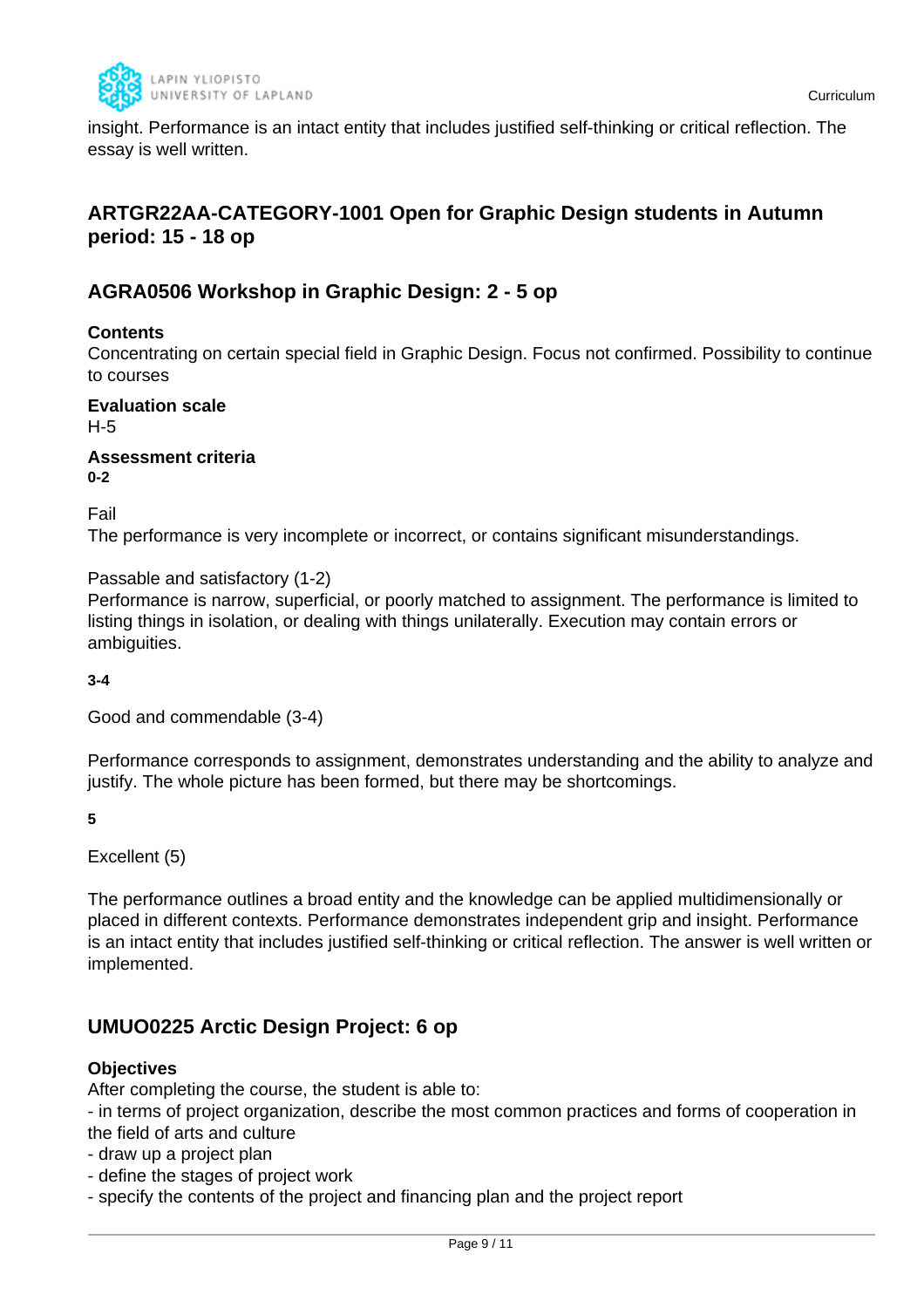

- apply the core competence of one's own design field to project planning
- proceed systematically in their project work
- evaluate the progress of the project and develop project activities based on it
- work in a multidisciplinary team of 7 to 12 students from at least three fields of study
- document the stages of the project using different methods
- prepare a project report and present the project visually and verbally

### **Contents**

Orientation lectures with exercises, working in a multidisciplinary project / production in work tasks in one's own design field. Division of responsibilities in the group for project / production planning, implementation, documentation, evaluation and reporting. Project / Production content areas and targets are selected annually from current themes (5-8 common project topics)

### **Accomplishment methods**

Participation in lectures, lecture-related exercises, project plan, project implementation and project reporting as required. Presentation of the project in the interim and final seminar, as well as in the publication or exhibition as agreed.

### **Study methods**

Total work 162 h: Project lectures and presentations (27 h), project supervision, independent work and participation in the final seminar and / or exhibition.

### **Evaluation scale**

H-5

#### **Assessment criteria 0-2**

0: The performance is very incomplete or incorrect, or contains significant misunderstandings. 1-2: Performance is narrow, superficial, or poorly matched to assignment. The performance is limited to listing things in isolation, or dealing with things unilaterally. Execution may contain errors or ambiguities.

### **3-4**

Performance corresponds to assignment, demonstrates understanding and the ability to analyze and justify. The whole picture has been formed, but there may be shortcomings.

**5**

The performance outlines a broad entity and the knowledge can be applied multidimensionally or placed in different contexts. Performance demonstrates independent grip and insight. Performance is an intact entity that includes justified self-thinking or critical reflection. The answer is well written or implemented.

# **AGRA0501 Literature in Graphic Design: 2 op**

**Accomplishment methods Literature** 

**Study methods** Literature

**Evaluation scale** H-5